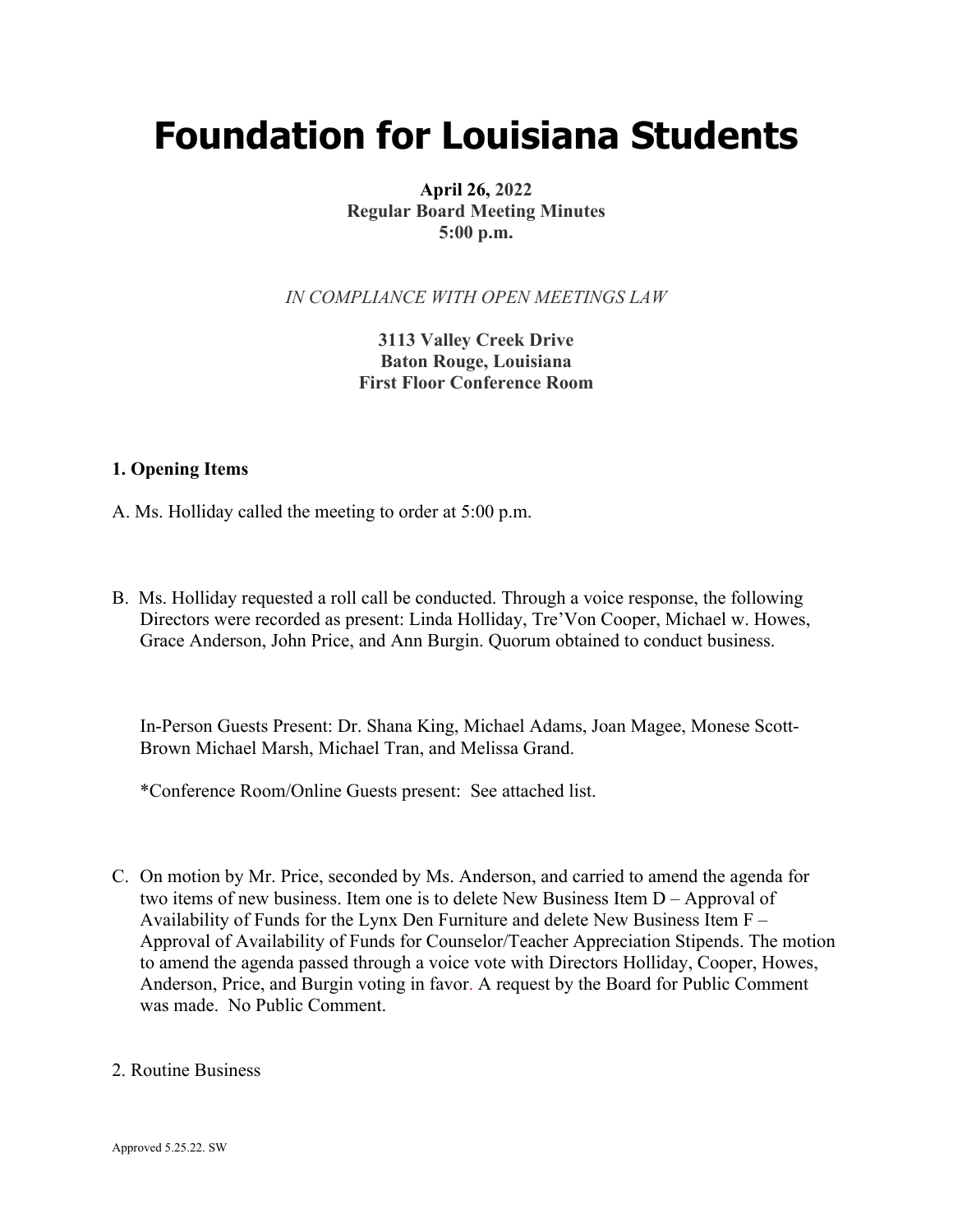- A. On motion by Ms. Anderson, seconded by Ms. Burgin, and carried to approve the March 24,2022 Board Meeting minutes. The minutes were approved as presented. The motion passed through a voice vote with Directors Holliday, Cooper, Howes, Anderson, Price, and Burgin voting in favor. A request by the Board for Public Comment was made. No public comment.
- B. On motion by Ms. Burgin, seconded by Ms.Anderson, and carried to approve the April 5, 2022 Board Meeting minutes. The minutes were approved as presented. The motion passed through a voice vote with Directors Holliday, Cooper, Howes, Anderson, Price, and Burgin voting in favor. A request by the Board for Public Comment was made. No public comment.

# **3. Oral Reports**

- A. Dr. King presented the Superintendent Report to include the current enrollment summary, personnel update, and school events. No vote taken.
- B. Ms. Monese Scott-Brown presented the Financial Report for March 2022. No vote taken.
- C. Ms. Holliday presented the Finance Committee Report regarding the availability of funds for the following projects: Adobe Platform (technology) license, Florida Virtual (curriculum), Student Supply Kits (curriculum), Leverage 3 Marketing Budget. Funding is available for all 4 requests by UVA administration. No vote taken.
- D. Ms. Holliday presented the Facilities Report to include an update to the Lynx Den. Mr. Howes presented an update to the solar farm project. Dr. King presented an update to the playground and parking lot. A meeting will be requested of the Architect and the contractor regarding status of the Lynx Den project and change orders. Mr. Price requested to be invited to the meeting. No vote taken.

#### **4. New Business**

A. Ms. Holliday and Dr. King led the Discussion and Approval of Funding for Adobe Platform (technology) license quotes. Two options were presented: 500 users at a cost of \$135,000 or 1,000 users at a cost of \$150,000. On motion by Mr.Price, seconded by Mr.Cooper, and carried to approve the recommendation of the Finance Committee for the 1,000-user subscription. The motion passed through a voice vote with Directors Holliday, Cooper, Howes, Anderson, Price, and Esmail voting in favor. A request by the Board for public comment was made. No public comment.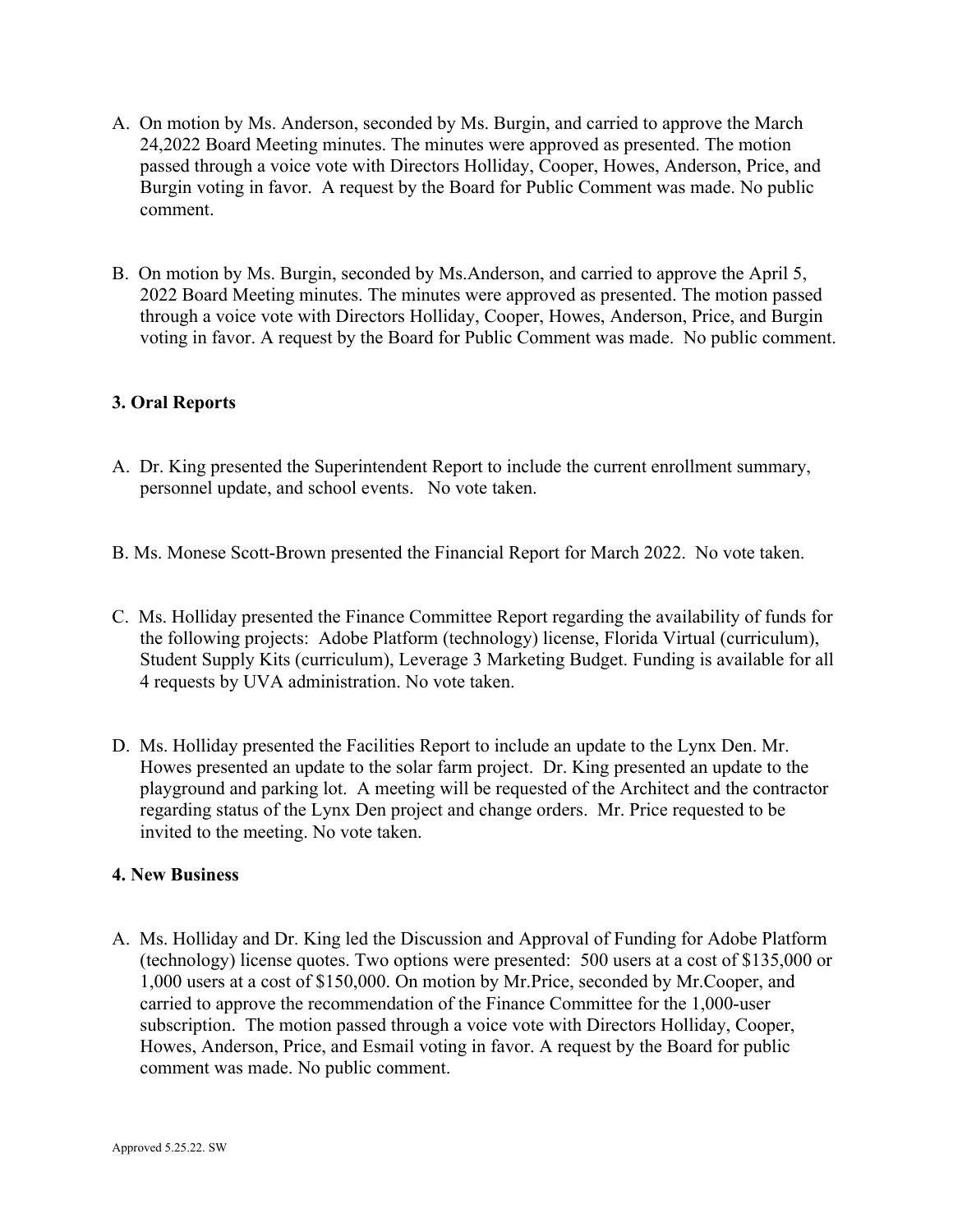- B. Ms. Holliday and Dr. King led the Discussion and Approval of Florida Virtual (curriculum). On motion by Ms. Anderson, seconded by Mr. Cooper and carried to approve Florida Virtual curriculum for 1,000 users at a cost of \$150,000. The motion passed through a voice vote with Directors Holliday, Cooper, Howes, Anderson, Price, and Burgin voting in favor. A request by the Board for Public Comment was made. No public comment.
- C. Ms. Holliday and Dr. King led the Discussion of Student Supply Kit. On motion by Mr. Price, seconded by Mr. Cooper and carried to approve \$104,726.80 for the Student Supply Kit. The motion passed through a voice vote with Directors Holliday, Cooper, Howes, Anderson, Price, and Burgin voting in favor. A request by the Board for Public Comment was made. No public comment.
- D. Discussion and Approval of Lynx Den Furniture has been deleted from the agenda. The furniture was previously approved during the December 2021 meeting.
- E. Ms. Holliday led the Discussion and Approval of the Leverage 3 Marketing Budget. On motion by Mr. Price, seconded by Mr. Howes and carried to approve the Leverage 3 Marketing contract of \$156,000. The motion passed through a voice vote with Directors Holliday, Cooper, Howes, Anderson, Price, and Burgin voting in favor. A request by the Board for Public Comment was made. No public comment.
- F. Discussion and Approval of Counselor/Teacher/Teacher Appreciation stipend has been previously deleted from the agenda as the request is improper use of public funds.
- G. Ms. Holliday led the Discussion of Financial Disclosures. No vote taken.

Public Comment was given by: Tammy Morgan regarding the Leverage 3 Funding.

- H. Ms. Holliday and Dr. King led the Discussion and Approval of UVA 2022-2023 200 day School Calendar. Dr. King explained that the school calendar was a 200 day plan because the employees of UVA are 10 month employees and not 9 month employees. On motion by Mr. Price, seconded by Ms. Anderson, and carried to approve the UVA 2022-2023 School Calendar. The motion passed through a voice vote with Directors Holliday, Cooper, Howes, Anderson, Price, and Burgin voting in favor. A request by the Board for Public Comment was made. No public comment.
- I. Ms. Holliday led the Discussion of Board Policies to include research by Ms. Burgin for virtual open meetings, Ms. Anderson for proper use of school communications, and Mr. Price to update the by-laws for selection of directors. No vote taken.